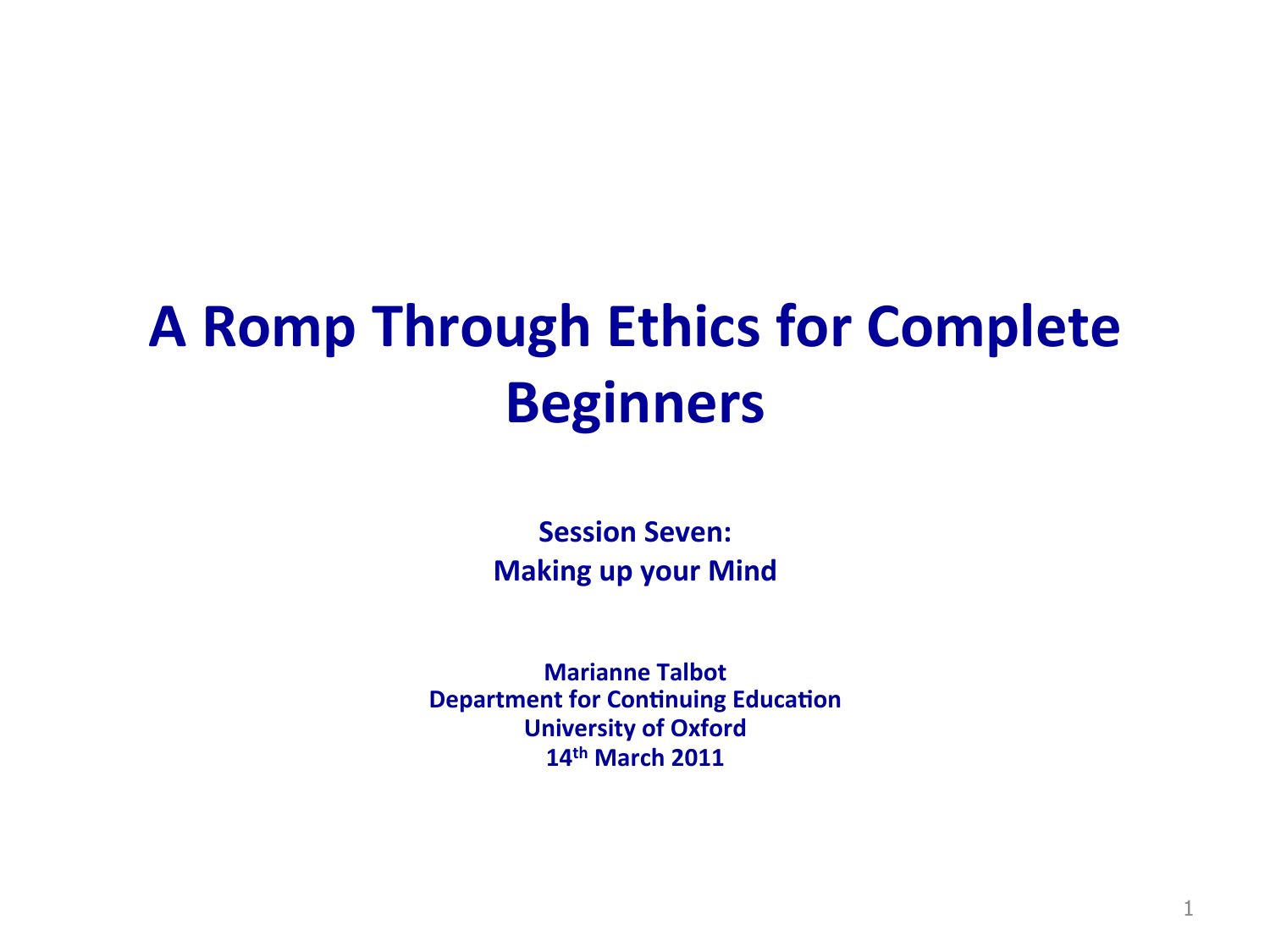#### Last week we:

- learned about consequentialism
- considered whether there are counterexamples to utilitarianism
- considered the many different interpretations of utilitarianism
- reflected on whether there are different qualities of happiness
- reflected on the distinction between 'act' and 'rule' utilitarianism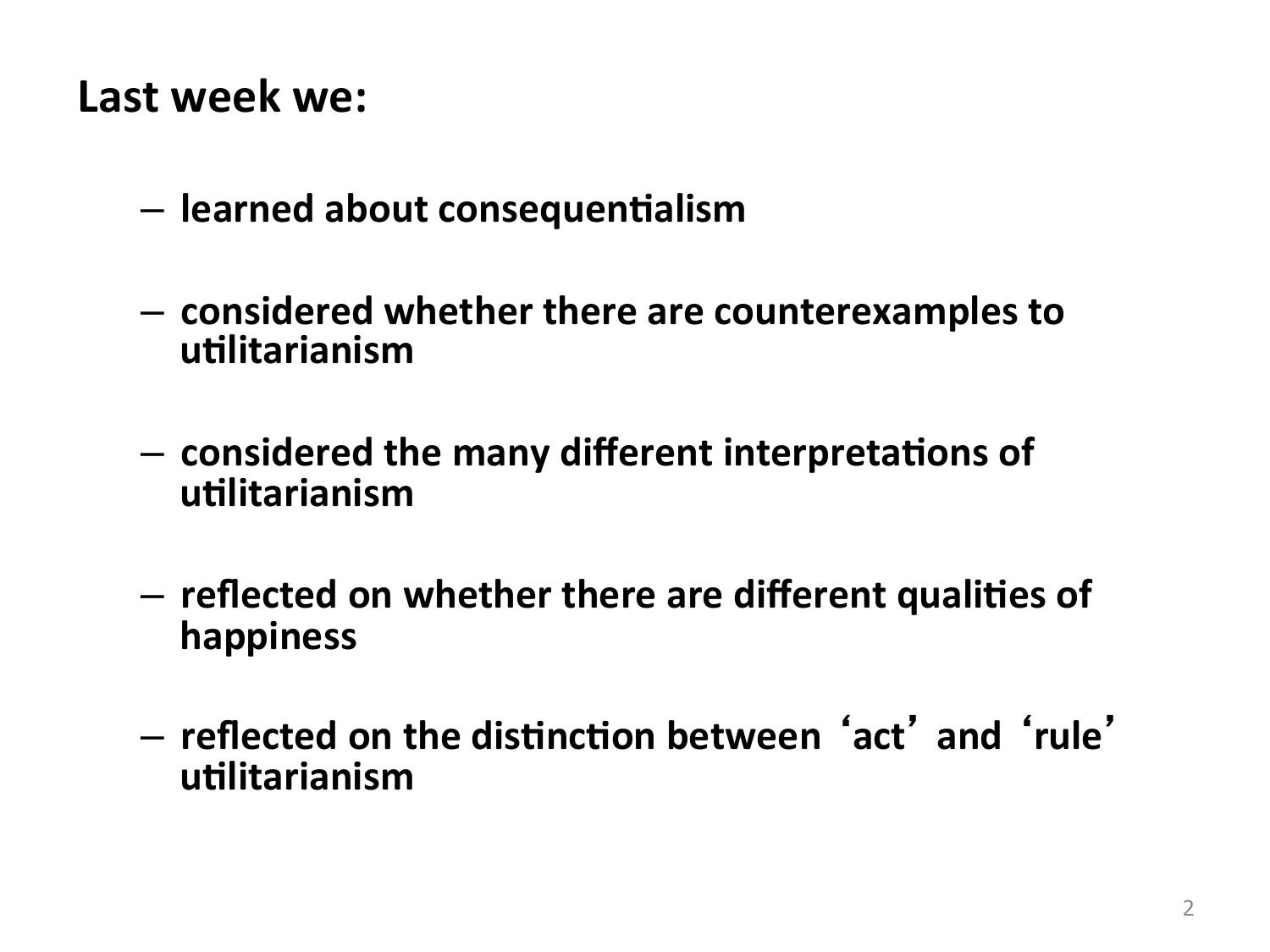We have now finished our romp...

...through the different moral theories...

...and this week we are going to compare and contrast them...

...to see which we like best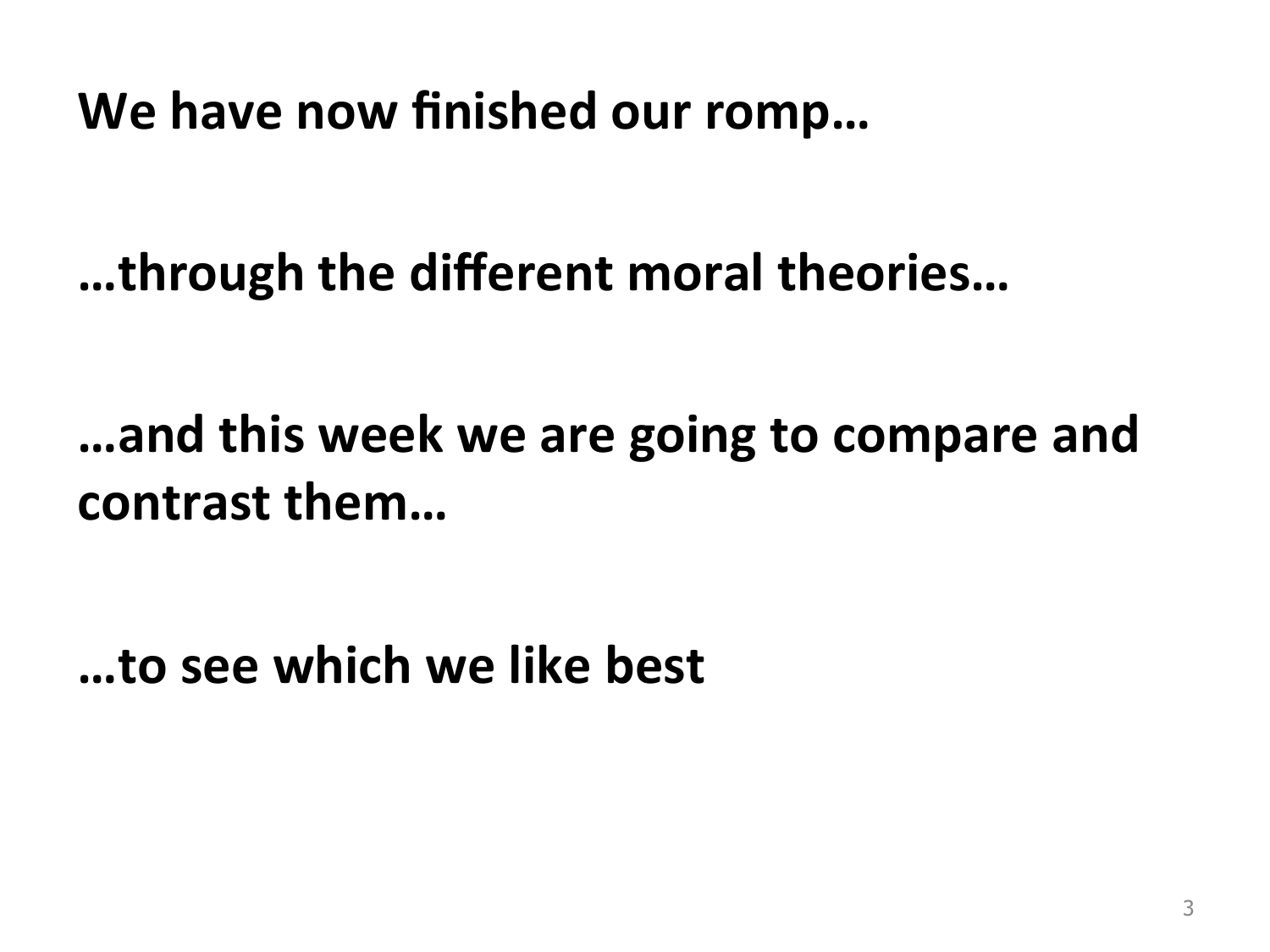## Let's first though have a run-through of all of them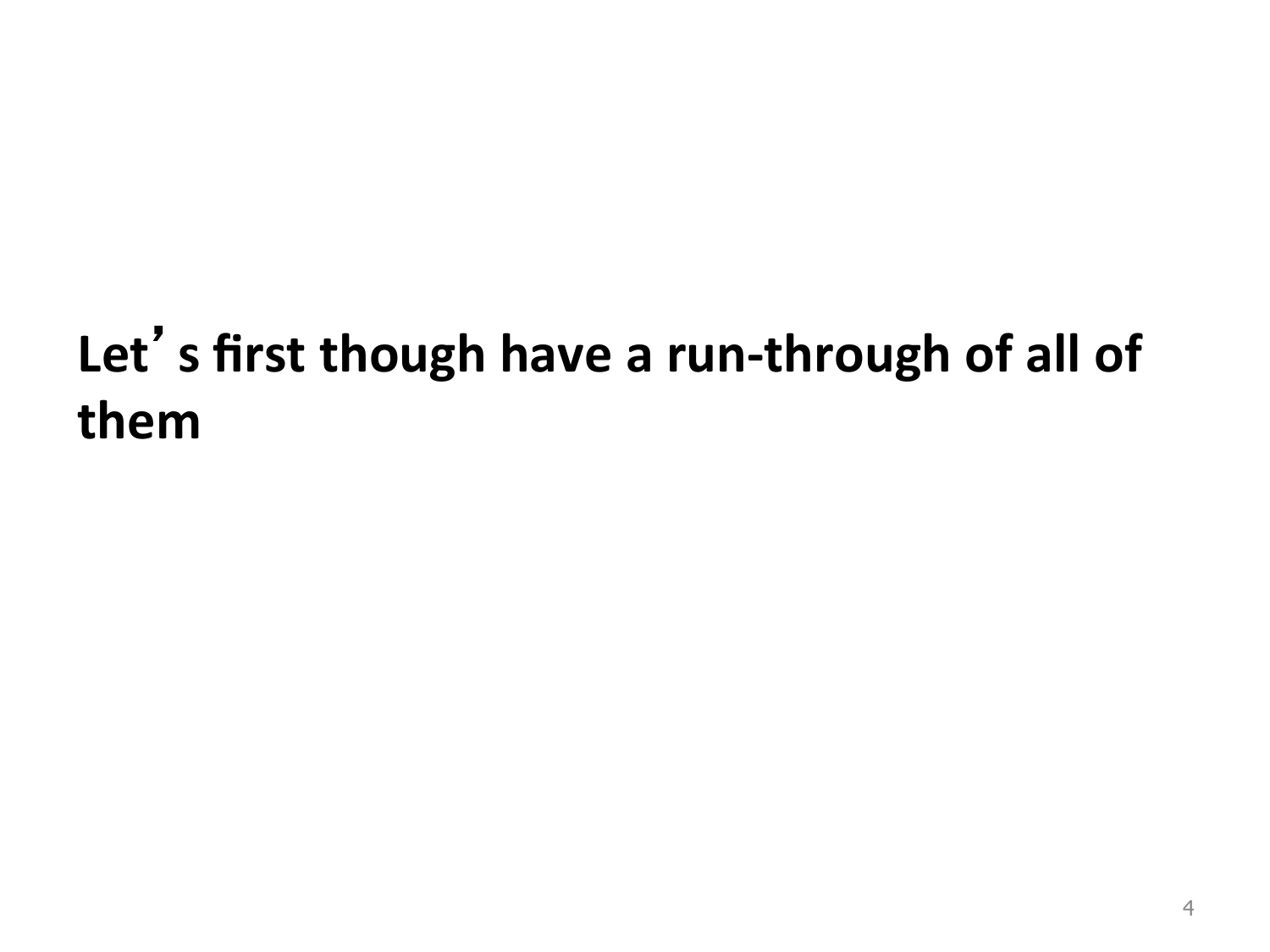Aristotle argued that...

...the right action is that which is performed by a virtuous person....

...a person who knows what is right, does what is right...

....and does what is right for the right reason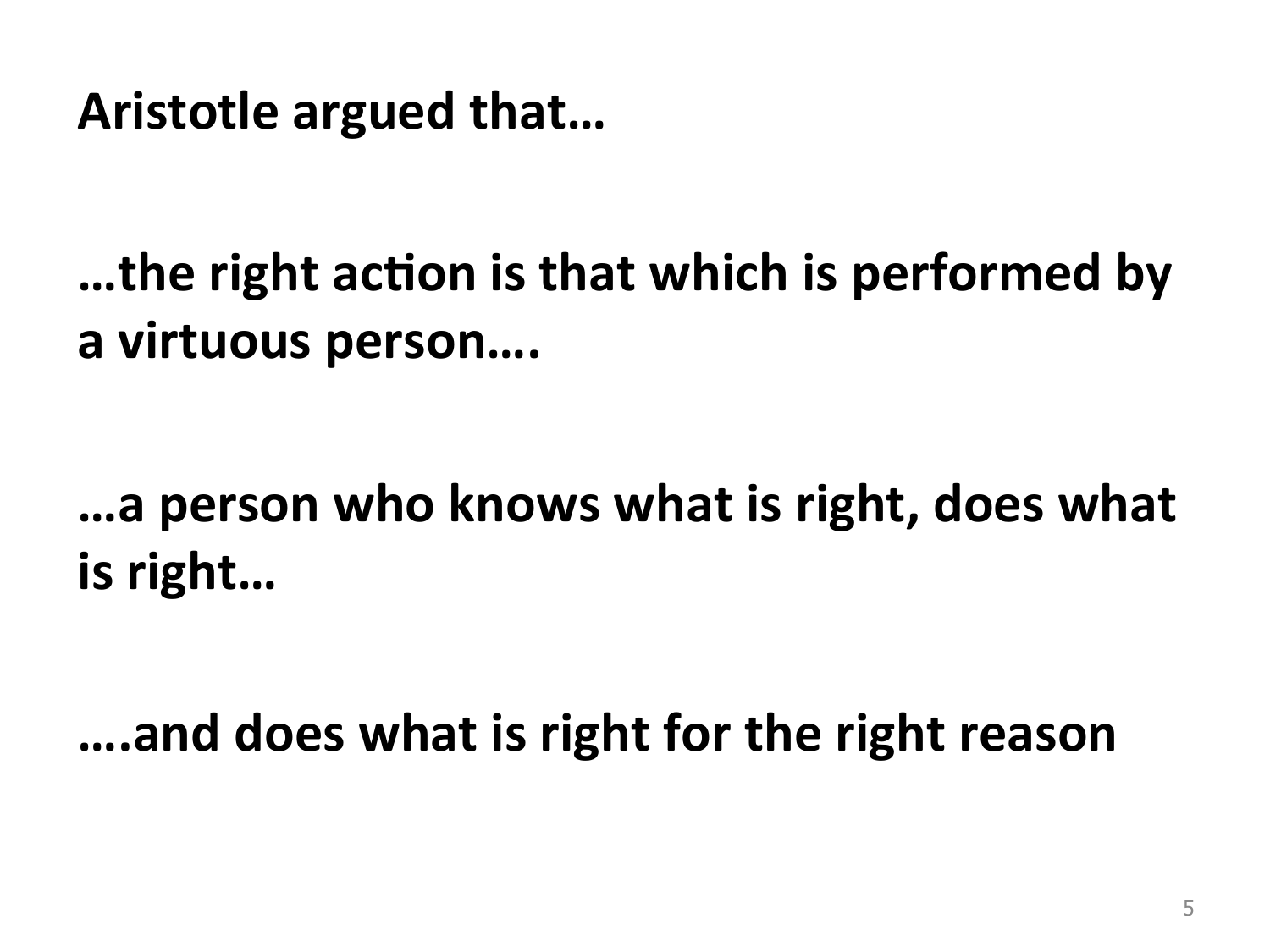Hume argued that the right action is that...

... for which a true judge...

...one who adopts a stable and general perspective on the world...

... will feel approbation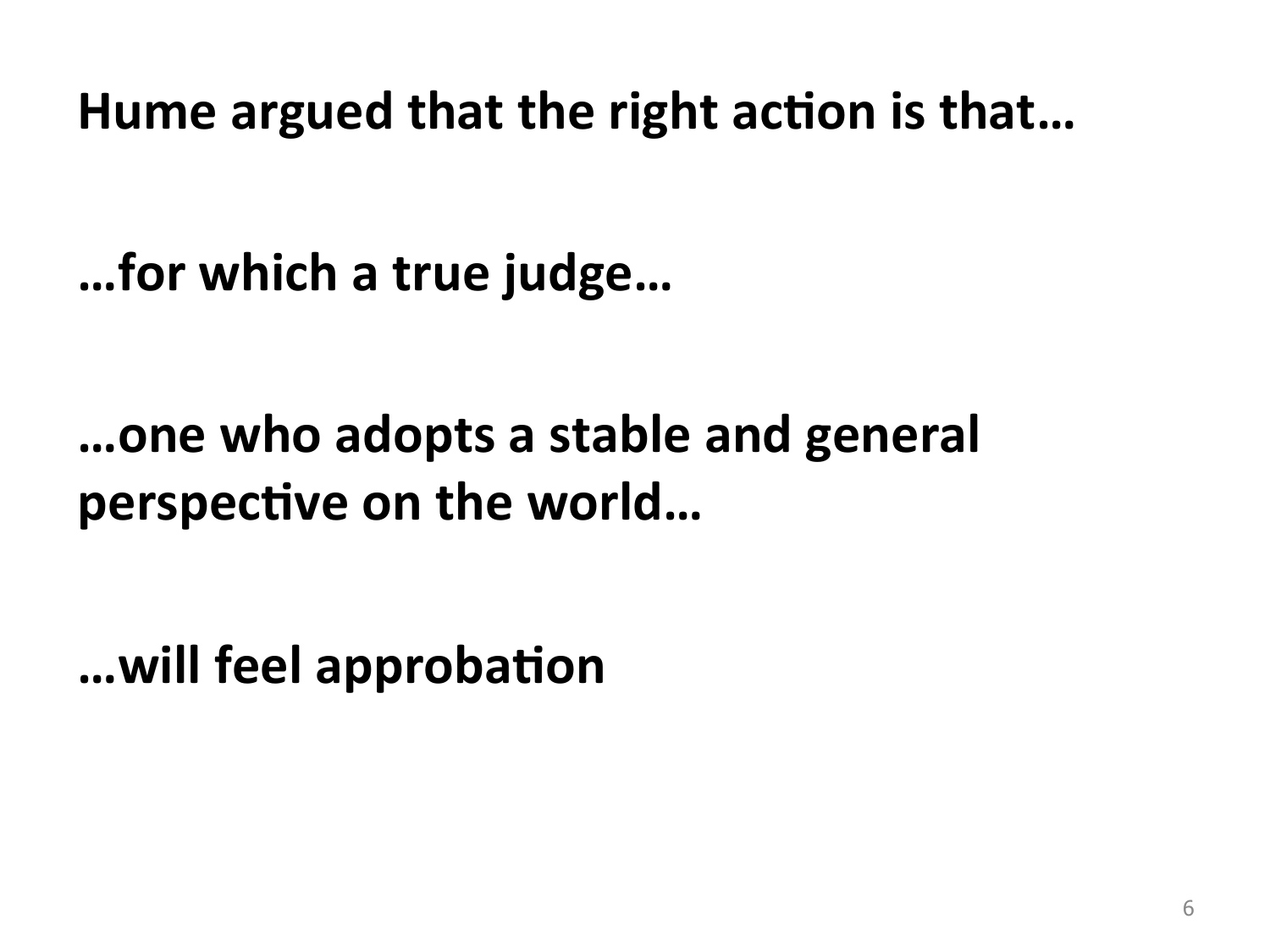#### Kant argues that the right action is that which...

#### ... accords with the moral law...

### ....and is performed out of reverence for that law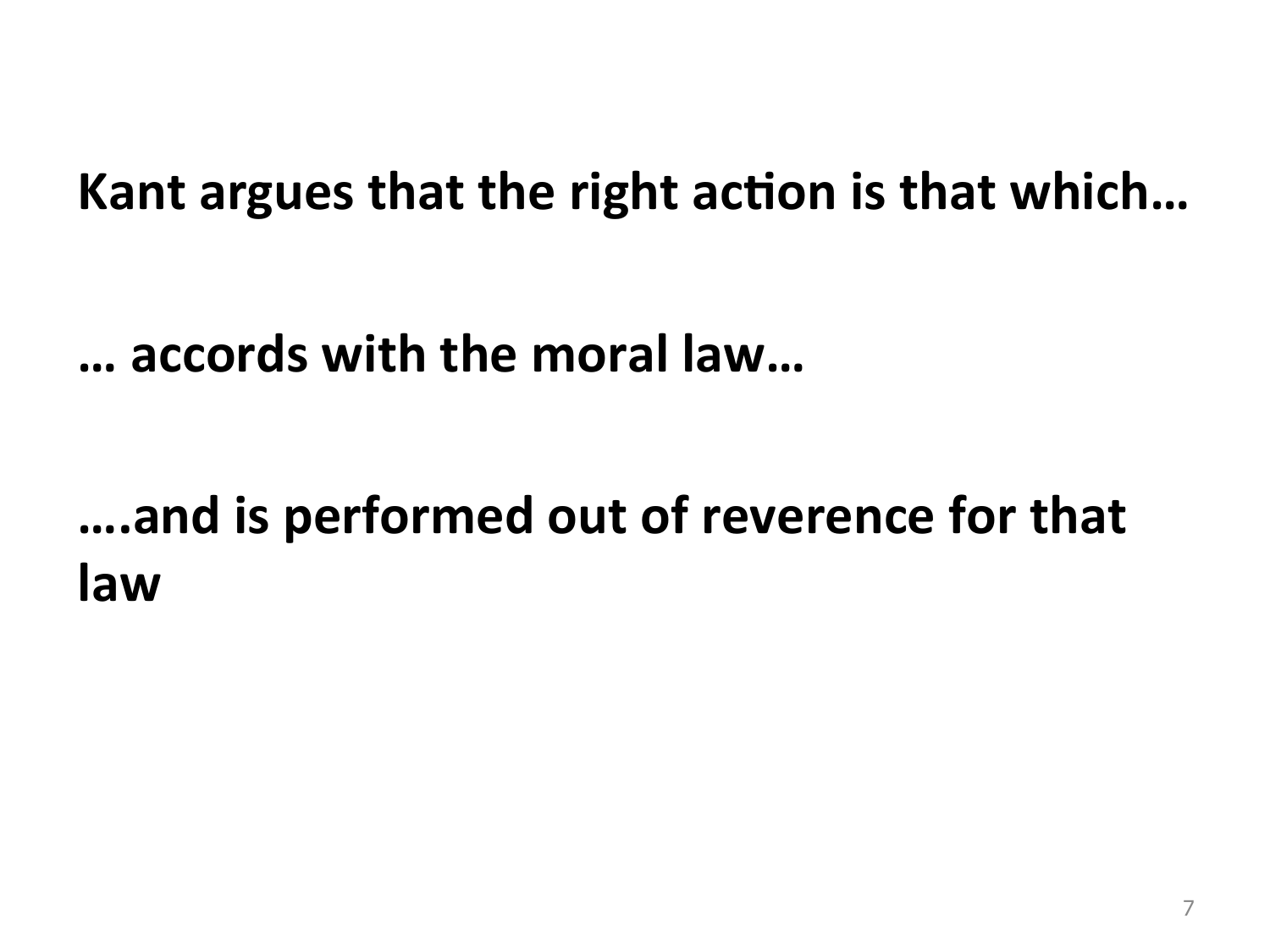## Finally Mill argues that the right action is that which...

### ...produces the greatest happiness of the greatest number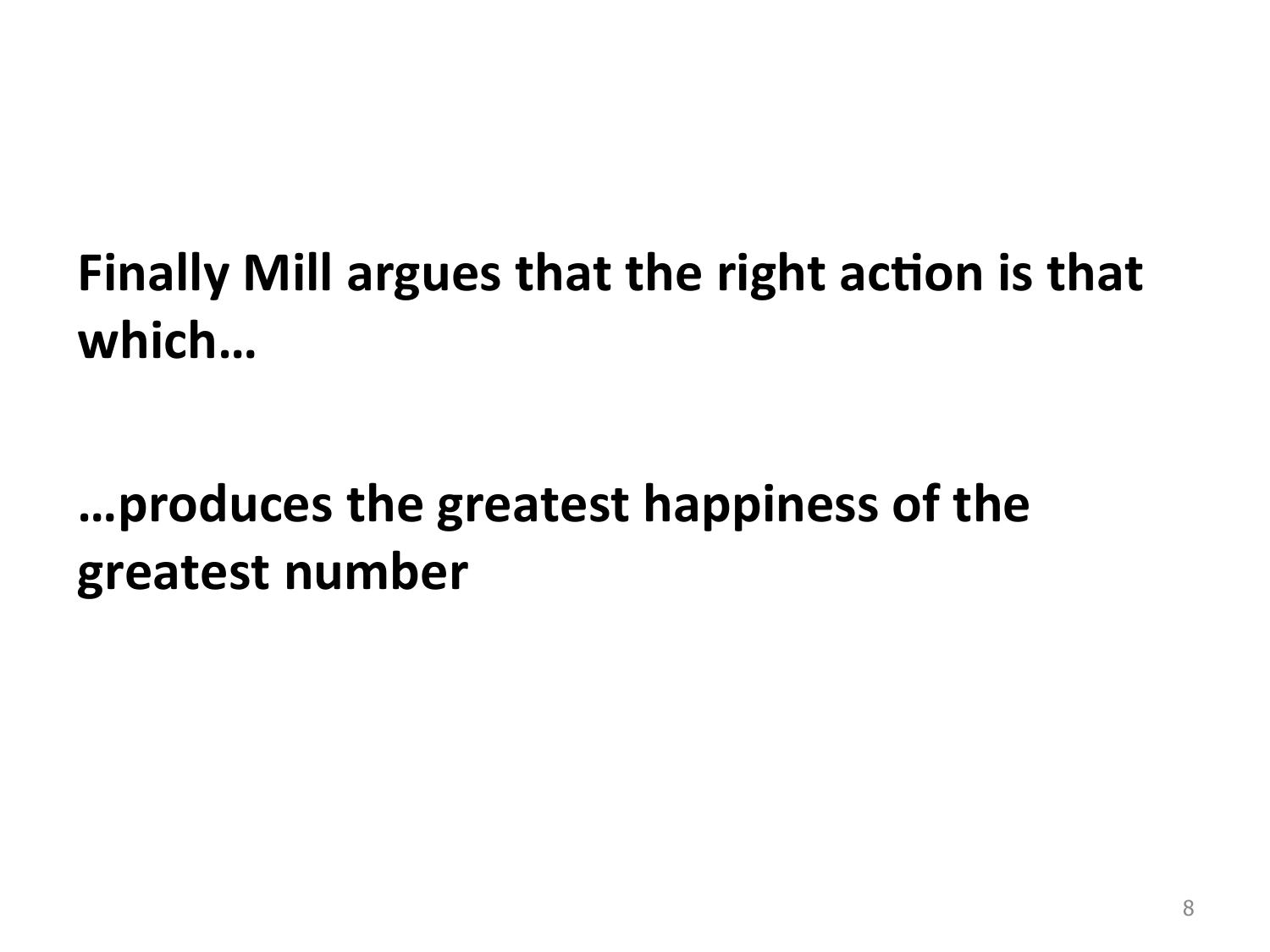### So let's think about each one...

### ...and compare and contrast them with each other...

...but YOU are going to do this not me!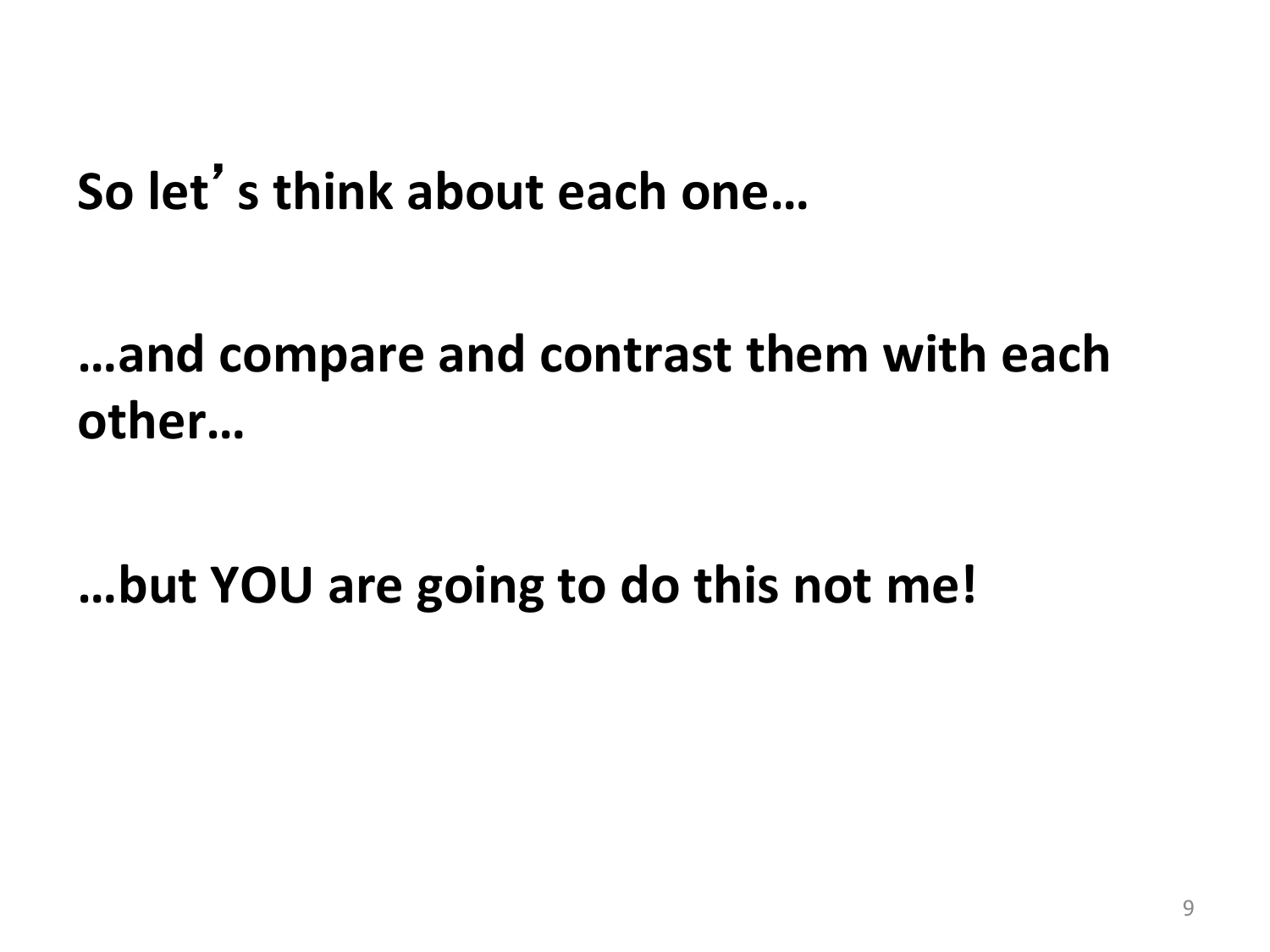#### The objectives of this course were that at the end of it you would:

- be able to say whether any of the moral theories we have considered strikes you as the *right* one and if so why;
- have some idea how the different theories might consistently be used together if more than one of them is considered to have a place in our moral thinking;
- be able to articulate the most serious objection(s) to the views you have formulated for yourself;

Can you do all these things? I hope so!